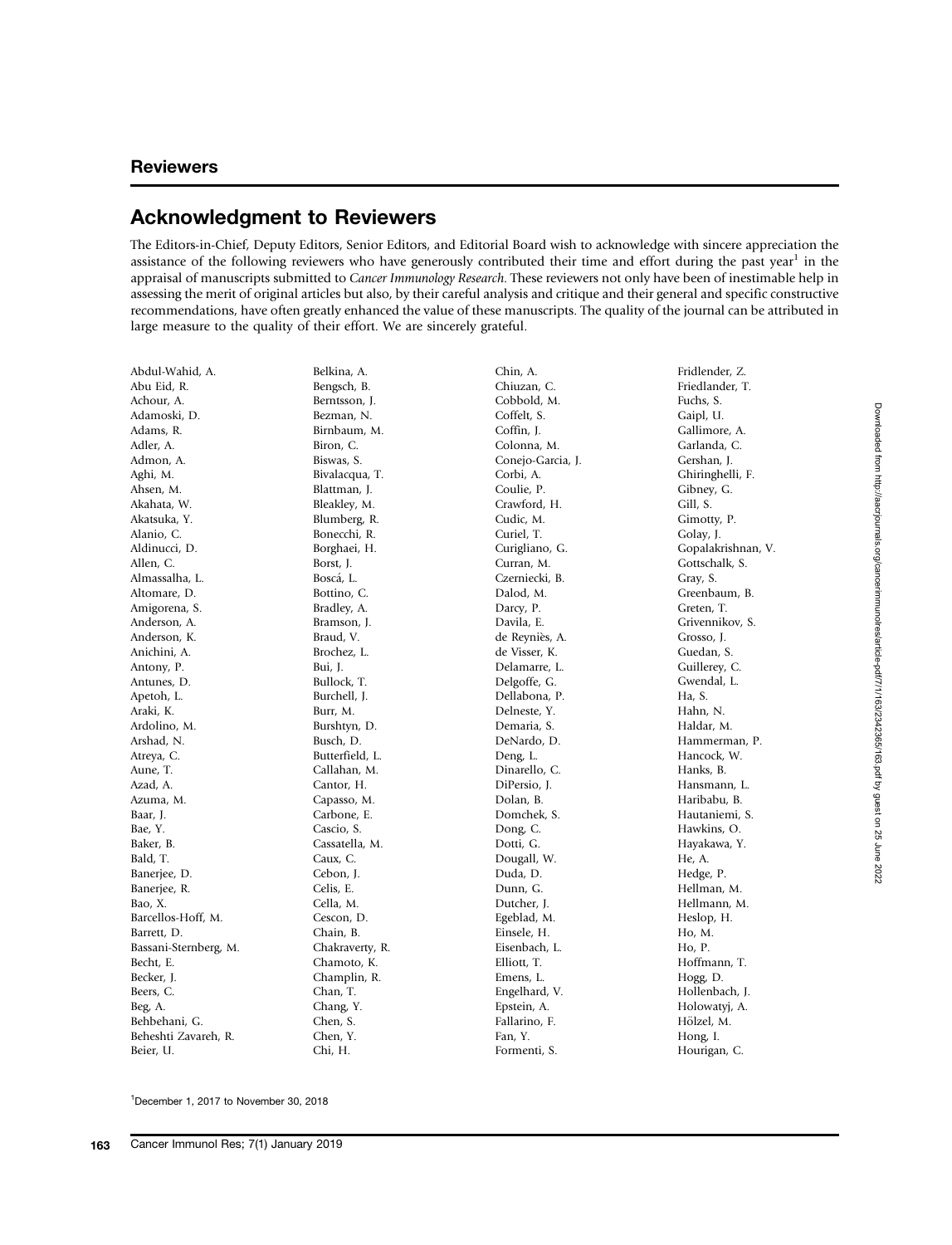Huarte, M. Huntington, N. Husain, H. Ingersoll, M. Jackson, C. Jaillon, S. Jain, A. Jain, R. Jaiswal, A. Jeannin, P. Ji, H. Johnson, D. Joshi, S. Junttila, T. Kadowaki, N. Kaech, S. Kakimi, K. Kalia, V. Kalinski, P. Kambayashi, T. Kane, L. Kaplan, R. Kates, M. Kaufman, D. Kedl, R. Ketola, K. Khanna, K. Khanna, R. Kheradmand, F. Khleif, S. Kiela, P. Kim, C. Kitano, S. Klebanoff, C. Kline, J. Knudsen, B. Ko, A. Kolls, J. Koralov, S. Korman, A. Kortylewski, M. Kranz, D. Kreiter, S. Krogsgaard, M. Kuang, D. Kwak, L. Laghi, L. Lal, G. Lambris, J. Lathia, J. Lebowitz, M. Lee, D. Lee, S. Leggatt, G. Levy, R. Li, F. Li, T. Li, Y. Li, Z. Lim, M. Lind, E. Linehan, D. Linette, G. Link, J.

Lipson, E. Liston, A. Liu, B. Liu, J. Llosa, N. Loi, S. Lollini, P. Long, E. Longo, D. Lopez-Botet, M. Lucas, P. Luke, J. Lum, L. Lund, A. Ma, J. Mackall, C. Maki, R. Male, V. Malmberg, K. Mamonkin, M. Marcenaro, E. Marchesi, F. Margulies, D. Markosyan, N. Marulasiddappa, S. Masters, S. Matsushima, K. Maus, M. Mazzone, M. McAllister, S. McGaha, T. McNeel, D. Melcher, A. Melenhorst, J. Meri, S. Miller, G. Milone, M. Mingari, M. Morris, Z. Morrison, C. Moss, P. Mottok, A. Mukheriee, P. Muranski, P. Murphy, W. Murray, P. Myers, J. Nabekura, T. Naidoo, J. Najjar, Y. Nakamura, K. Neeson, P. Neri, D. Ngiow, S. Nicholson, S. Nimmagadda, S. Oft, M. Oh, D. Okada, H. Olweus, J. Omer, B. Ossendorp, F. O'Sullivan, T. Ott, P.

Overman, M. Overwijk, W. Pachynski, R. Paget, C. Palazón, A. Palmer, D. Pan, F. Pan, J. Parker, B. Patel, C. Patel, M. Paulos, C. Paulson, J. Paulson, K. Payne, Kimberly Payne, Kyle Peipp, M. Pellicci, D. Perez-Soler, R. Pircher, H. Platten, M. Politi, K. Porter, D. Posey, A. Postow, M. Powell, J. Prabhu, K. Priceman, S. Pucillo, C. Putz, E. Quail, D. Quigley, D. Rahma, O. Raja, R. Raue, A. Redmond, W. Reeves, P. Reis, E. Rezvani, K. Richmond, A. Ries, C. Rimm, D. Ritter, G. Robbins, P. Rodriguez, P. Romagnani, C. Romani, N. Romero, P. Rouce, R. Roybal, K. Rudin, C. Ruella, M. Ruffell, B. Ryan, A. Ryeom, S. Saas, P. Sacher, A. Sahin, U. Saito, R. Sandhu, S. Savoldo, B. Sayour, E. Schiebler, M. Schlom, J.

Schoenberger, S. Schoenfeld, J. Scott, A. Seder, R. Selby, M. Seliger, B. Semenza, G. Seo, N. Sette, A. Seya, T. Shah, N. Sharma, P. Sharon, E. Shastri, N. Sherman, L. Shi, Y. Shiao, S. Shibuya, A. Sica, A. Singh, N. Siveke, J. Skoulidis, F. Slansky, J. Sonawane, P. Soucek, L. Soumelis, V. Speck, R. Spranger, S. Squadrito, M. Staal, F. Stacker, S. Stagg, J. Steinberg, G. Storkus, W. Sullivan, R. Syljuasen, R. Talmadge, J. Tamada, K. Tang, H. Taube, J. Tawbi, H. Teague, R. Teng, M. Terabe, M. Till, B. Torigoe, T. Torikai, H. Tyner, J. Udono, H. Umansky, V. Vaishampayan, U. van den Brink, M. van der Bruggen, P. Van Ginderachter, J. Varelias, A. Veillette, A. Vely, F. Vera, J. Verneris, M. Vlad, A. Voskoboinik, I. Vujanovic, L. Wahlin, B.

Schluns, K.